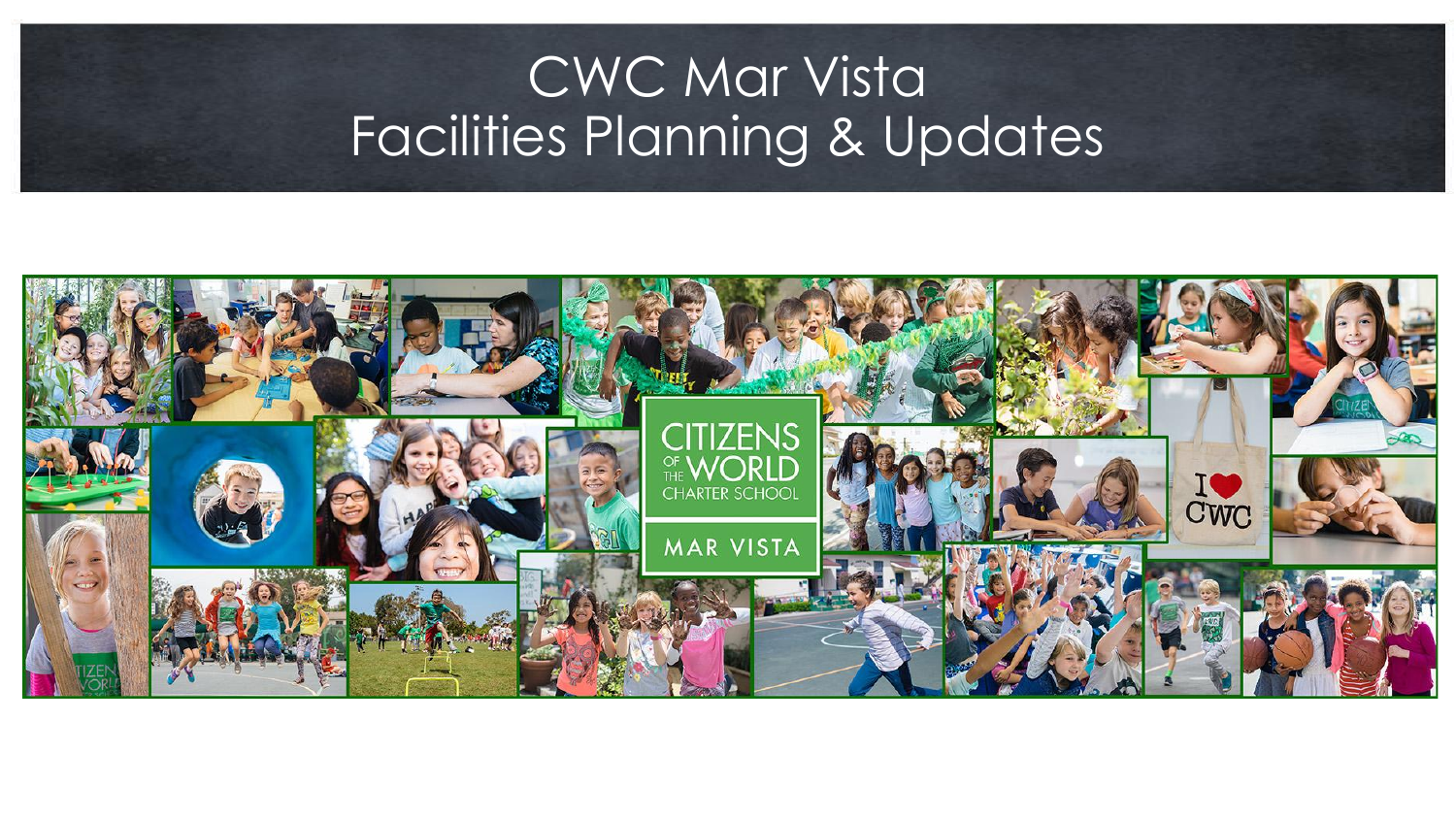

#### OUR OF CUR<br>Dividin En Overview of Current CWC Mar Vista Facilities



#### **History of CWC Mar Vista Facilities**

Enrollment & Middle School Expansion

#### **Current CWC Mar Vista Facilities**

**Grades TK-4 @ Gateway Campus**

454 Students

**Grades 5-8 @ Ivy Campus**  *(co-located at Daniel Webster Middle School)*

180 Students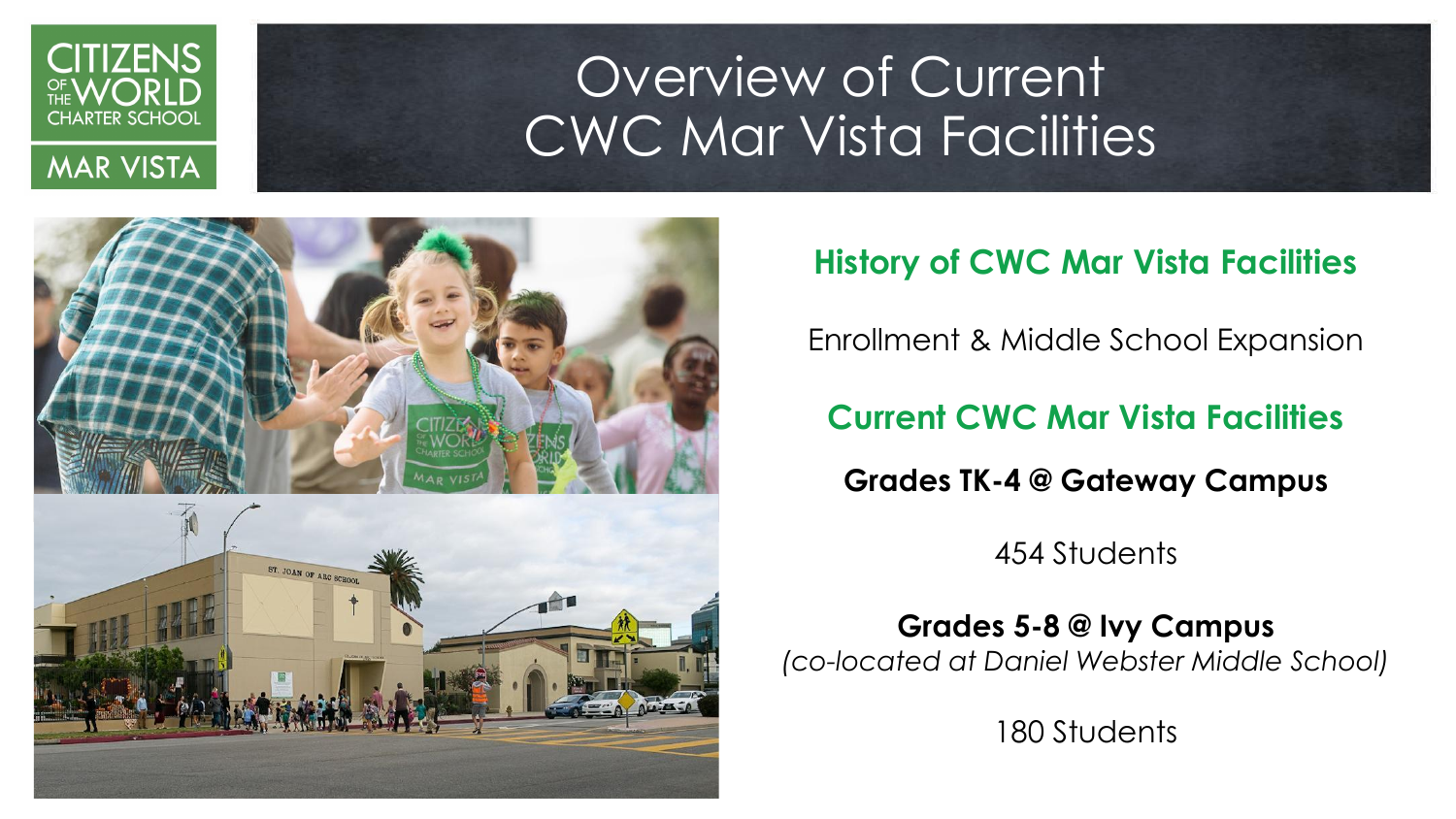

### West Side Facilities Are Tough!

In an ideal world, we would love to have all students (TK-8) on a single campus, but ...

Real estate on the west side is **expensive**,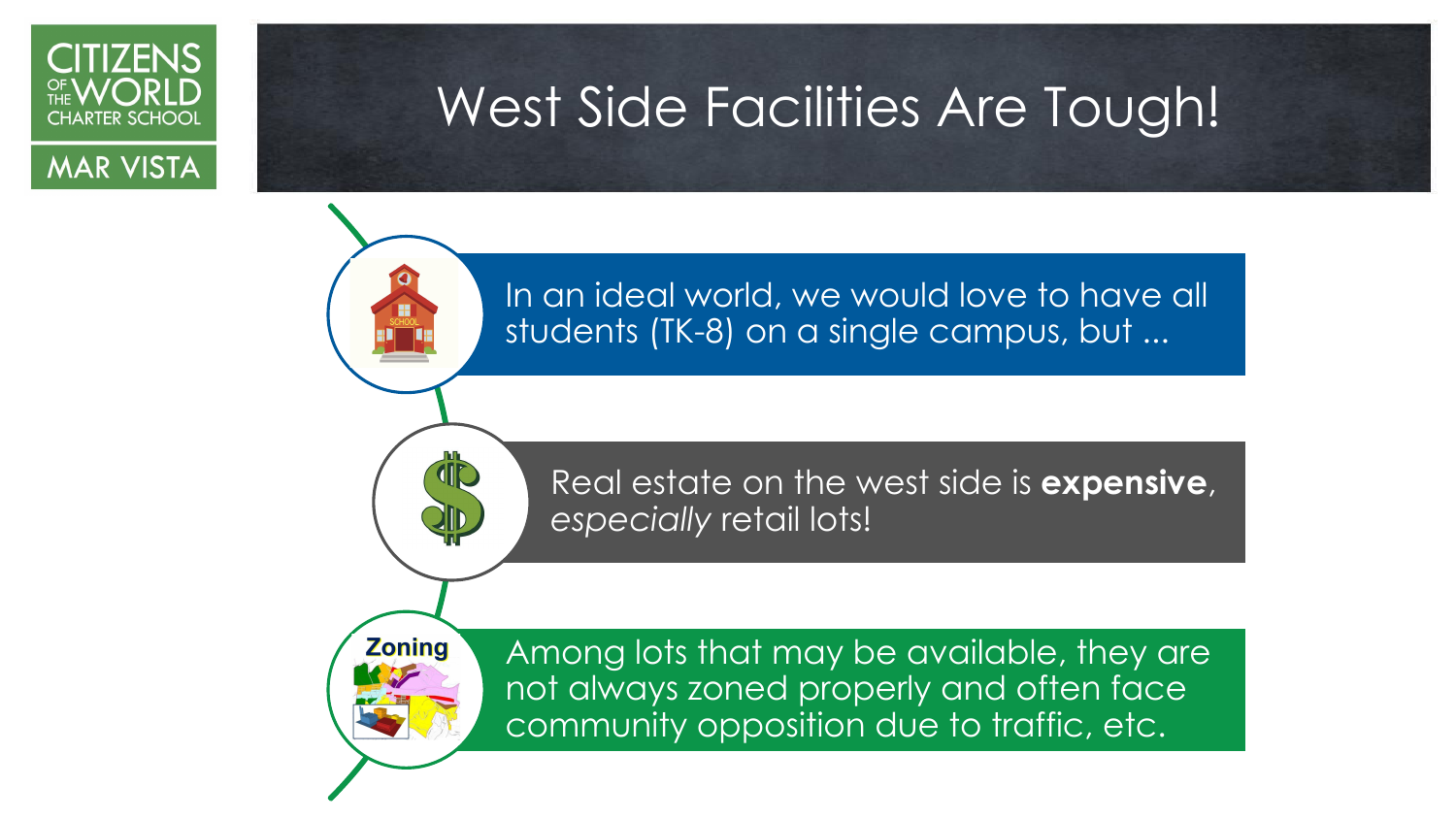

### West Side Facilities Are Tough!

**Also….**

### **PROXIMITY MATTERS!**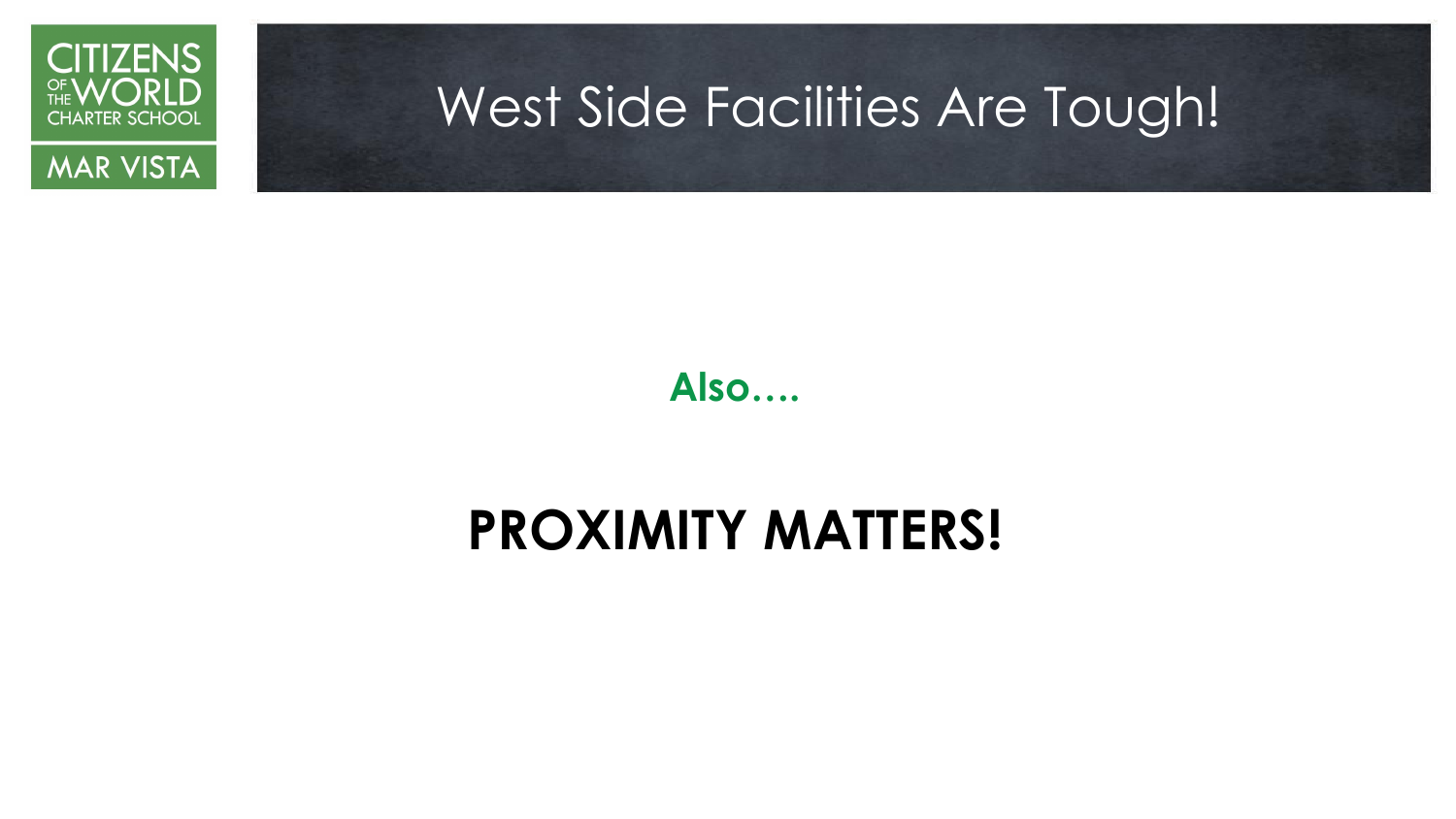

### Proximity Matters



**A Elementary** *Grades TK-4 Gateway & Exposition* 

**CWC MV** 

**B CWC MV Middle** 

*Grades 5-8 Sawtelle & Ivy* 

**Distance between schools:** 0.6 miles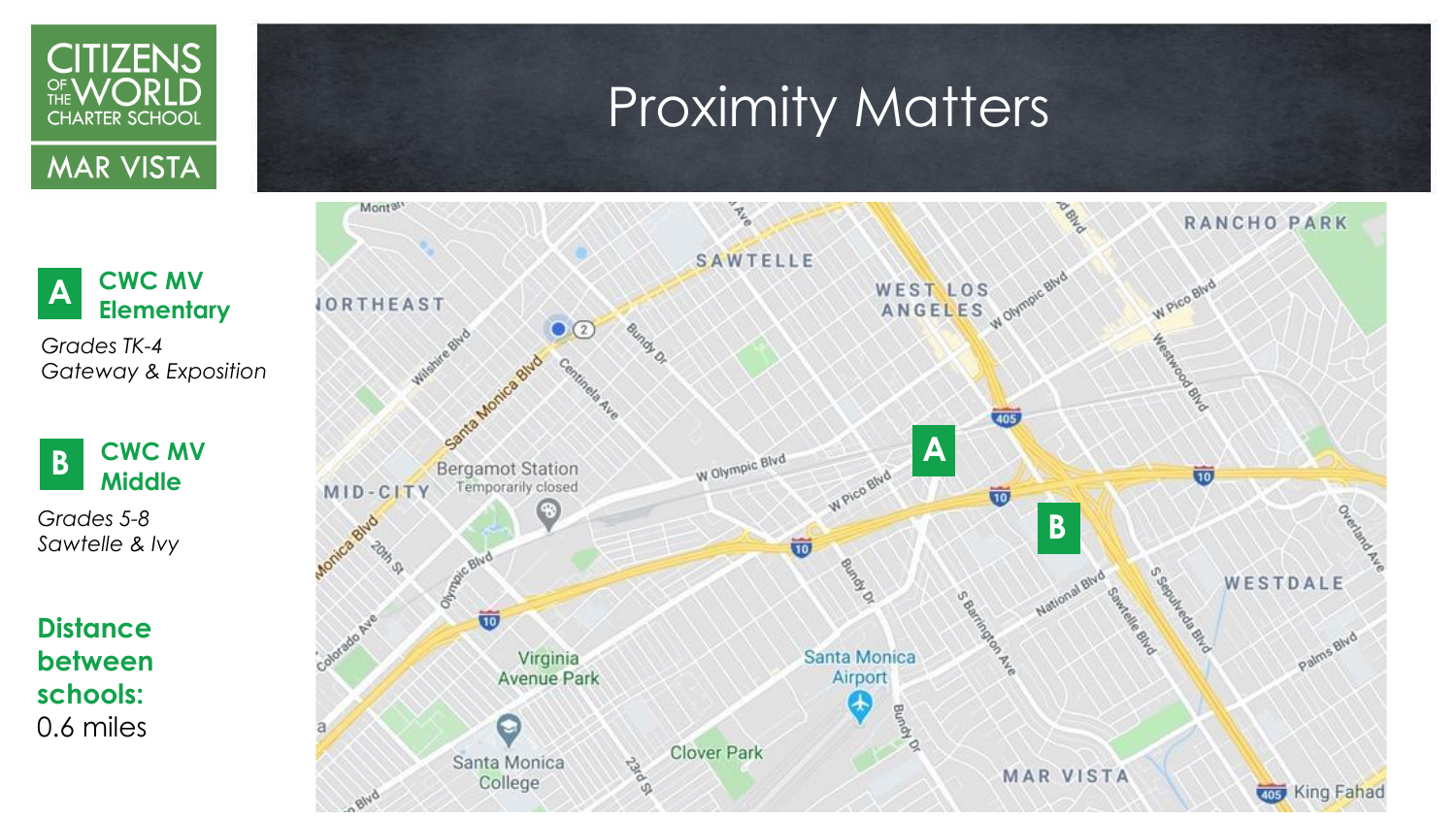



### So What Can We Do??

### **We make our current facilities AMAZING!**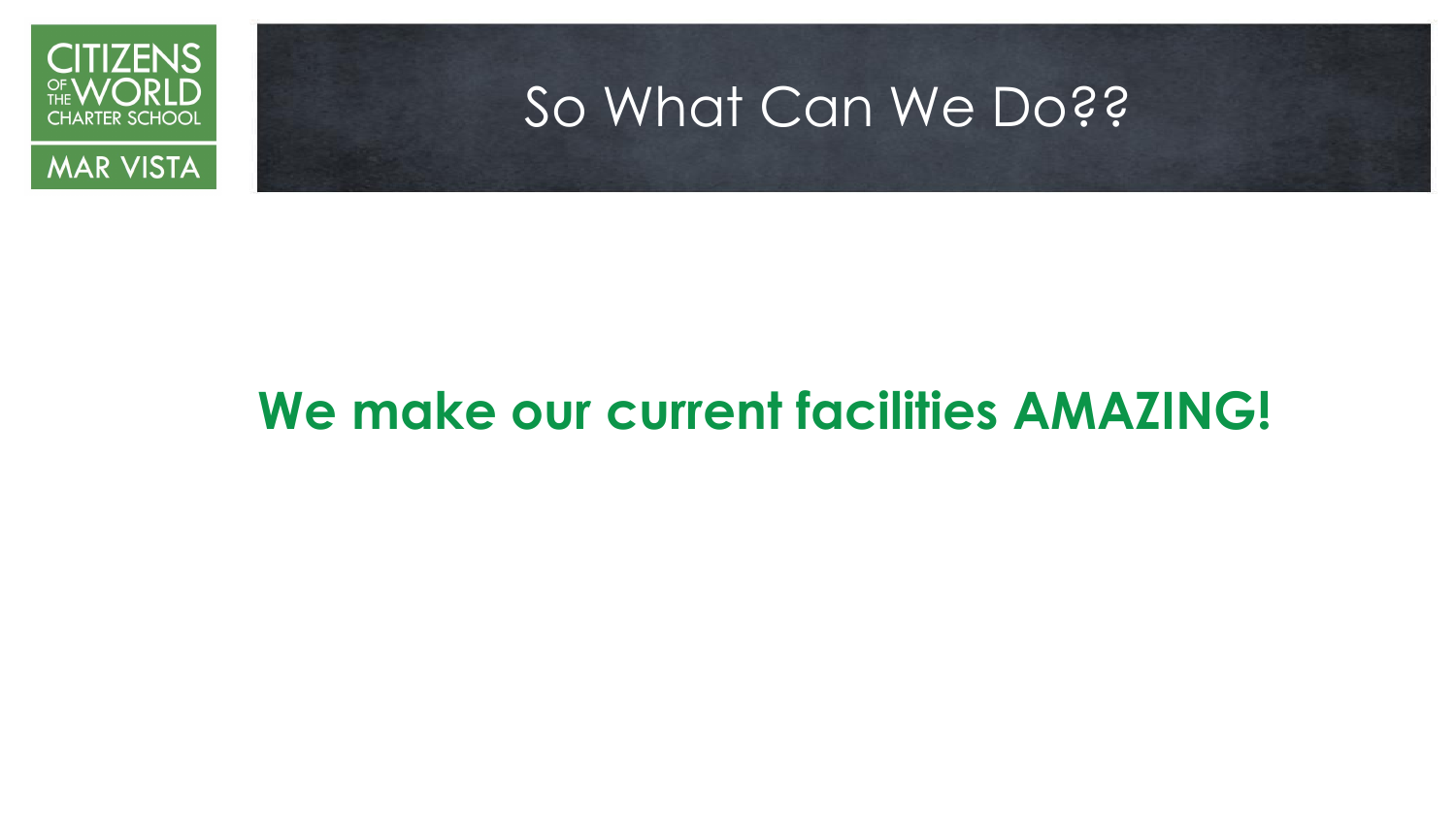

### CWC Mar Vista Facilities Goals

#### **Goal #1**

**Bring 5th grade back to elementary campus**  by building new building at Pico in order to create a contiguous TK-5 experience

#### **Goal #2**

Provide modern, beautiful updated TK-5 facilities for Gateway + Pico sites combined

#### **Goal #3**

Add permanent art, enrichment, play, lunch, library, and special education space for TK-5

#### **Goal #4**

Create a secure campus environment for new Pico building

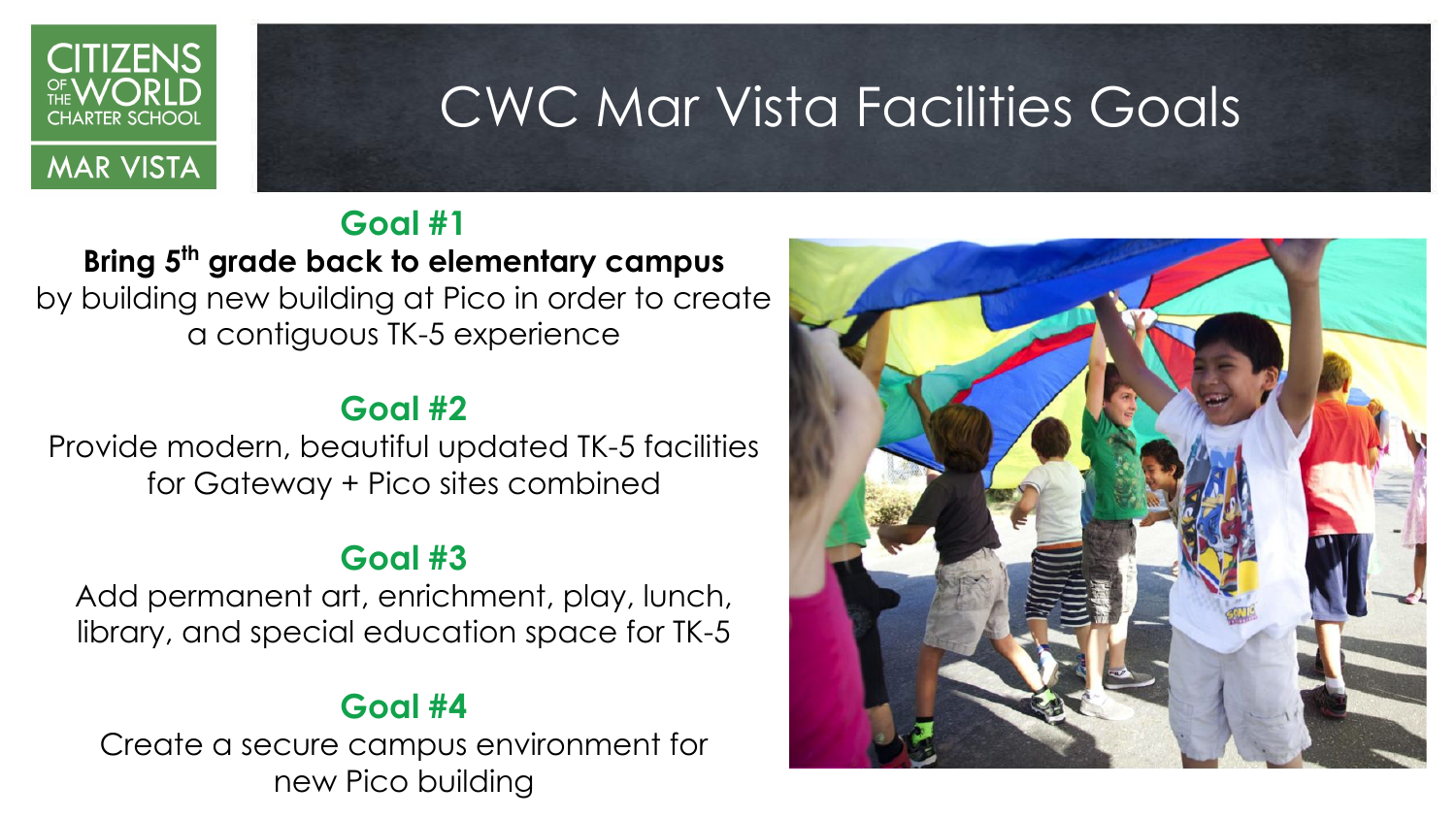

## CWC Mar Vista Facilities: What's Ahead

**Gateway Campus (Pico): 3-5**

**Build new stand-alone facility for grades 3-5 @ Pico & Gateway which will include:**

- ❖ 12 classrooms (incl. current 2-story building)
	- ❖ Art/enrichment room
	- ❖ Continued parking (14 spaces)

❖ Library

- ❖ Secure access points to the new campus
	- ❖ Special education spaces
	- ❖ Flexible enclosed/open lunch space
	- ❖ Inside/outside play/recreation space
		- ❖ Solar panels to power the site

#### **Gateway Campus: TK-2**

#### **Facility upgrades:**

- ❖ Stand-alone art/enrichment room
	- ❖ Cosmetic benefits (TBD, depending on fundraising success)
- ❖ Down-the-road, depending on fundraising success: new HVAC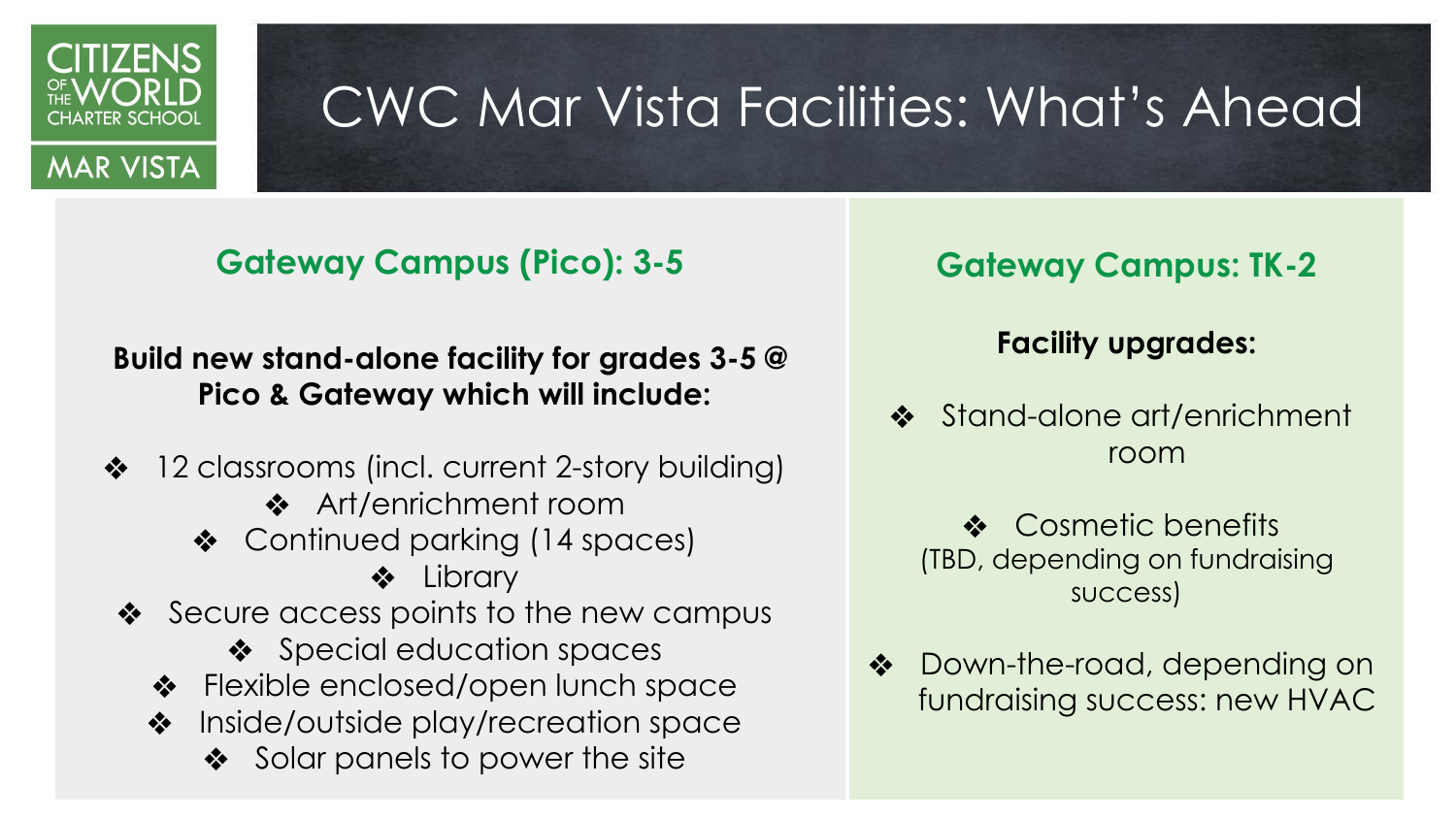

### The Future of our Facilities



### **Introduction to Sander Architects**

Whitney Sander Catherine Holliss Clarissa Brunt-Pluta

### **Renderings Reveal!**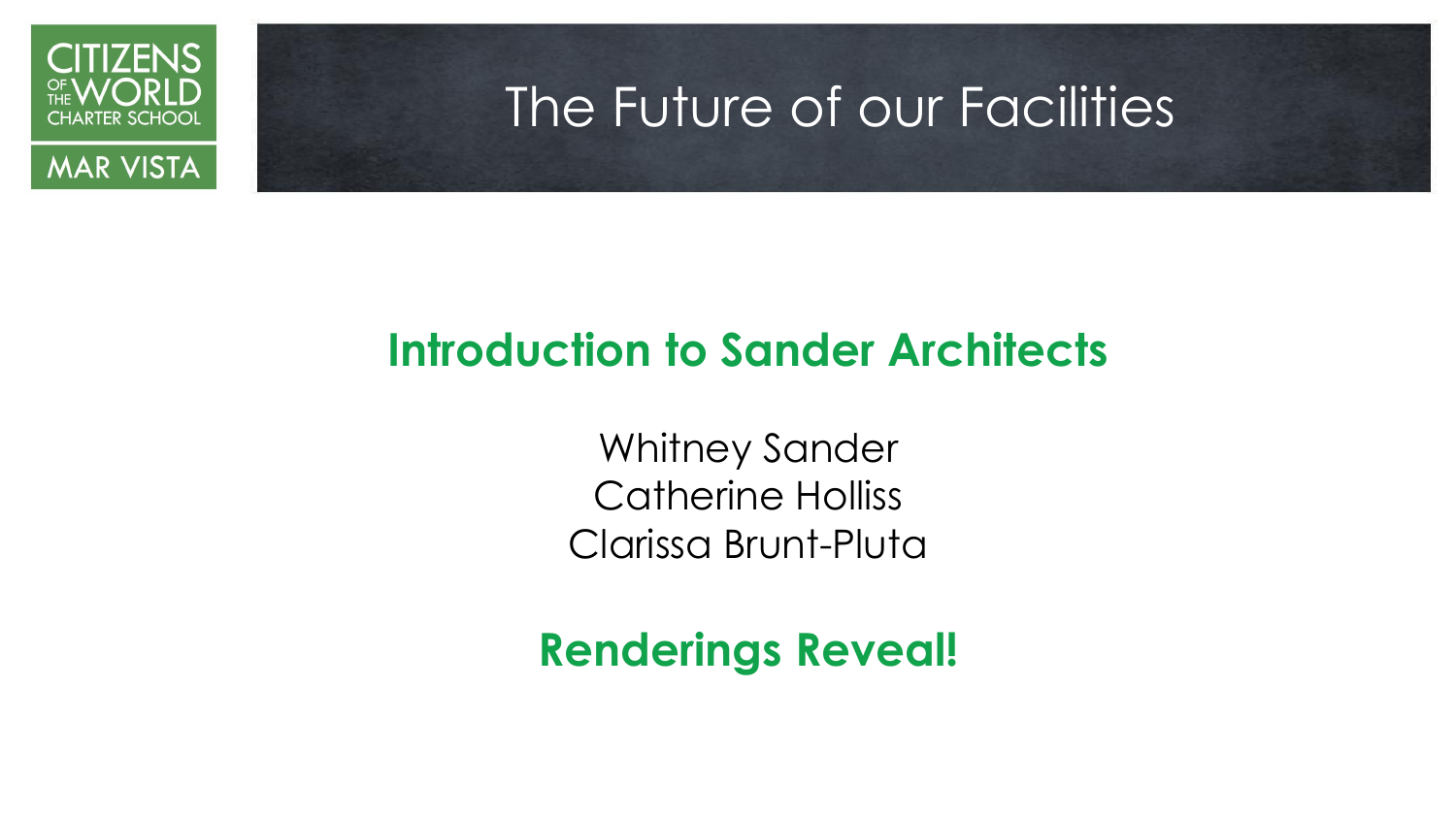### What Happens Next?



**CITIZENS** 

CHARTER SCHOOI

**OVERALL GOAL: Open in August 2021**



### *… all happening during a pandemic!*

#### **But we remain hopeful**

because we anticipate that this project will take 10 months to complete which gives us some **flexibility**!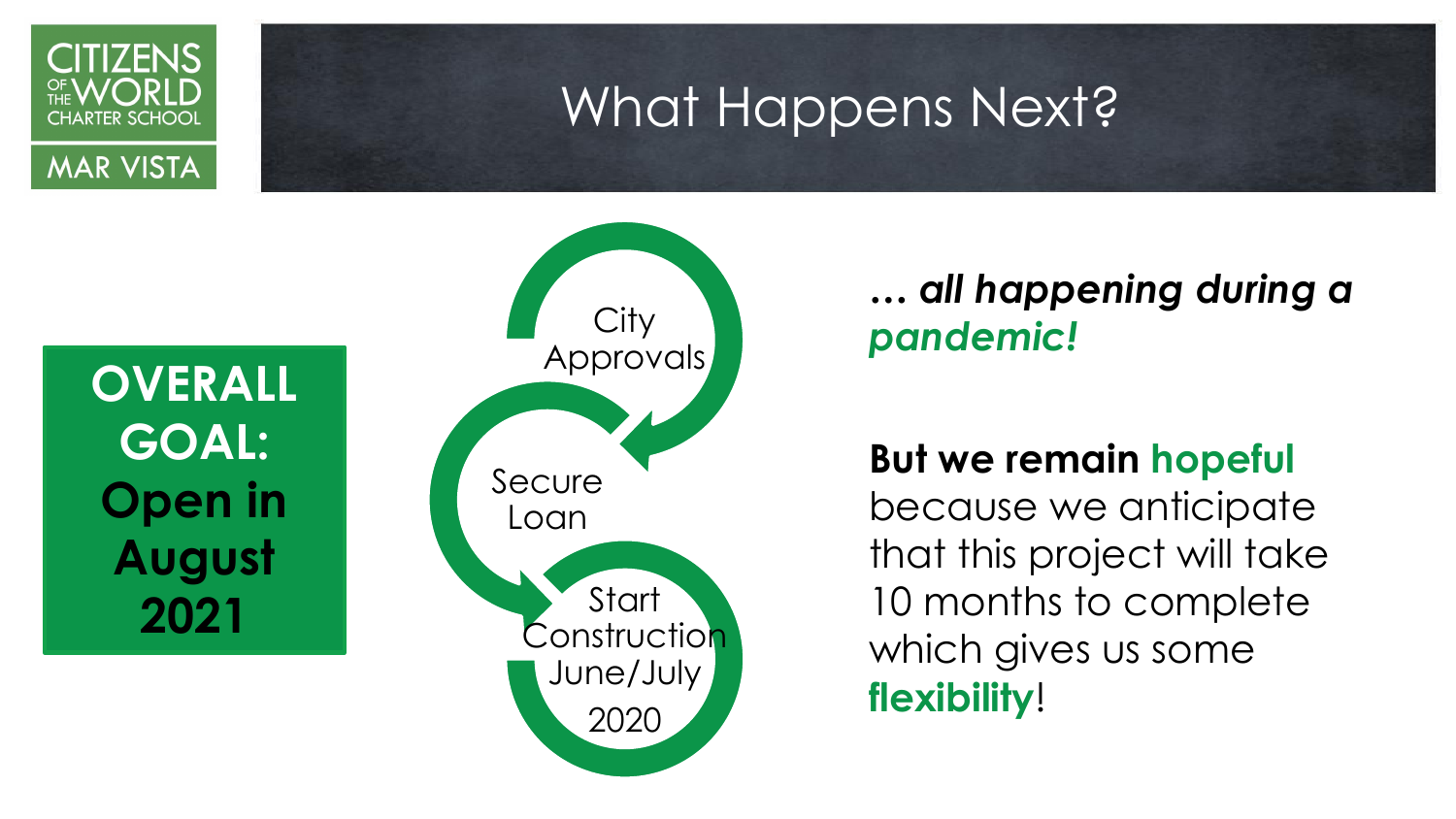

### City Approvals

#### **What can we expect from the city approval process?**

#### **Conditional Use Permits (CUP):**

No need for special approvals (e.g. CUP) since this site is zoned for a commercial site so *we are allowed to build a charter school!*

#### **City of LA Building Department :**

We except approval in the next few weeks!

#### **Building Permits:**

We expect permits by early summer\*

*\*Risk on timing of the project hinges on LA Department of Water & Power (DWP)*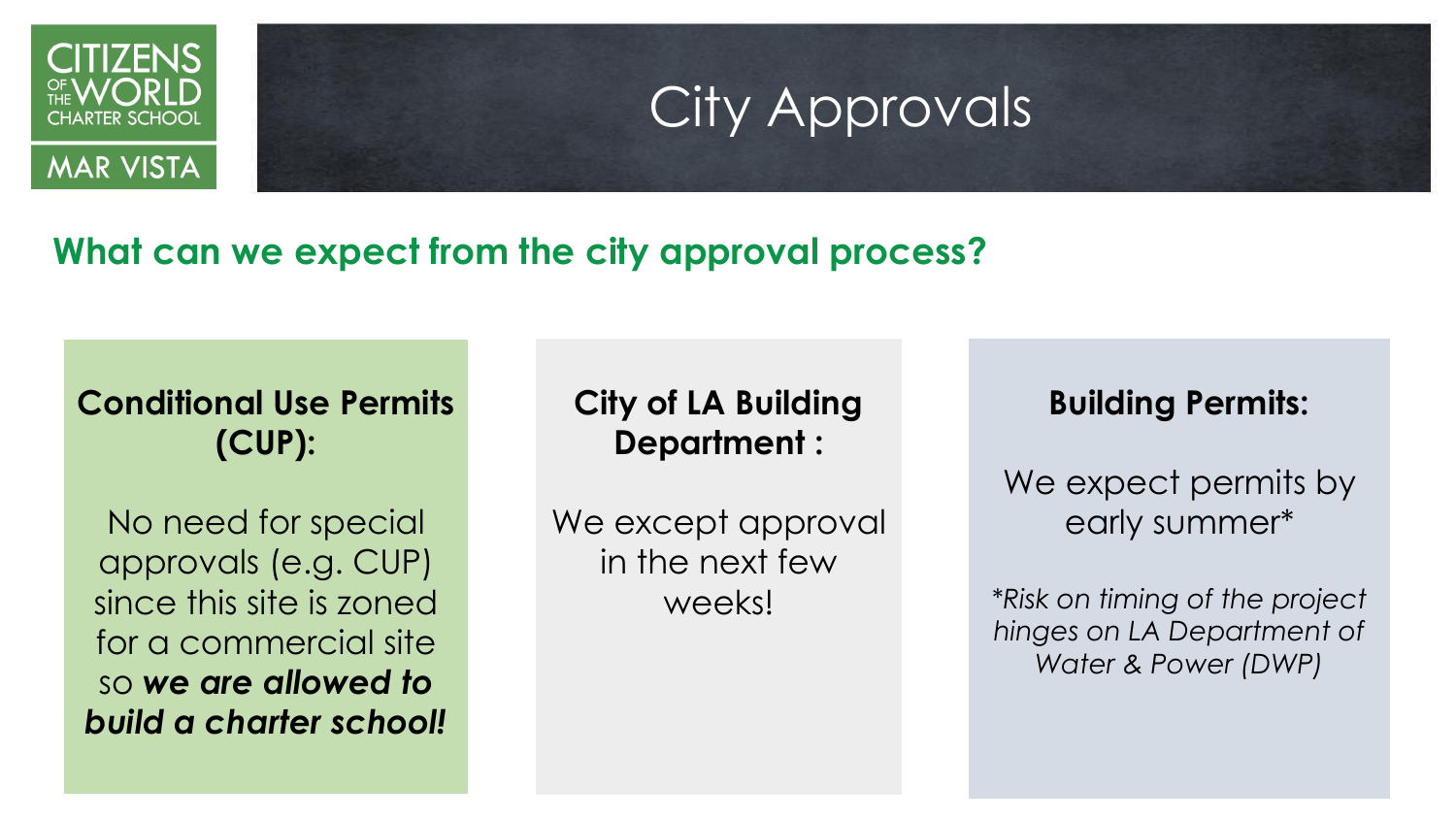

### Estimated Project Costs

#### **How much does the project cost?**

#### **\$5.6 million**

**Hard Costs:** \$4mm construction costs

#### **Soft Costs:**

\$645k consultants, permits, insurance, other approvals, etc. \$230k developer fees \$250k financing costs \$465k contingency costs

#### **Cost benefits of this project include:**

- No new lease costs
- Qualifies for state funding reimbursement
	- Low interest rates
- Close proximity to Gateway/Webster sites for shared space/use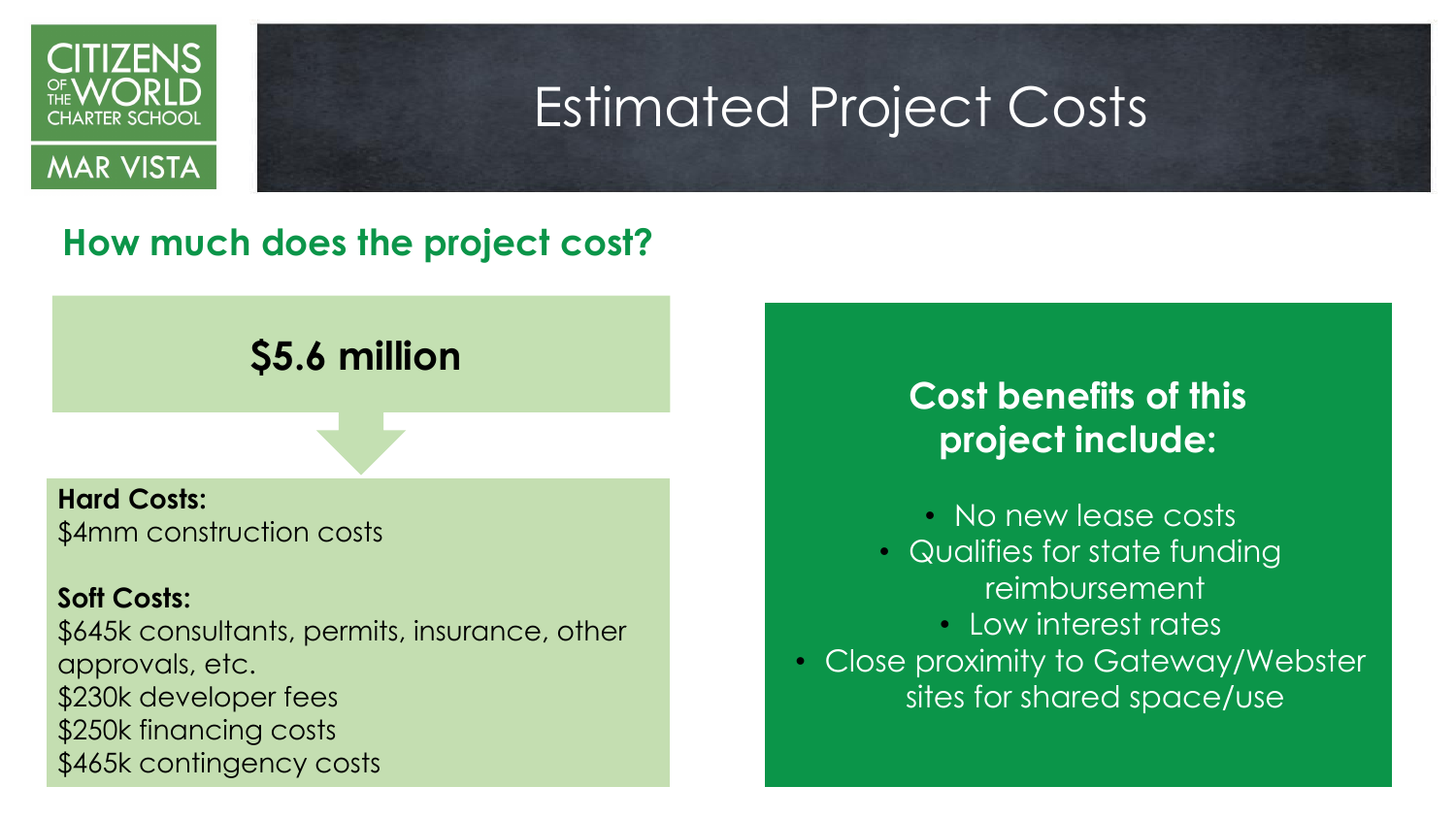

### How Do We Cover the Costs?

- Pre-approval from primary lender has been received (~90% of the debt)
- Remaining approval (~10%) expected in the next several months
	- Possibility that COVID-19 will delay approvals

#### **Financing/Loans CWC Mar Vista Capital Campaign**

- Will launch a capital campaign in 2020-21 to support this project (new building and improvements at Gateway)
- Will seek funding from foundations and our community
- Stay tuned for exciting updates next school year!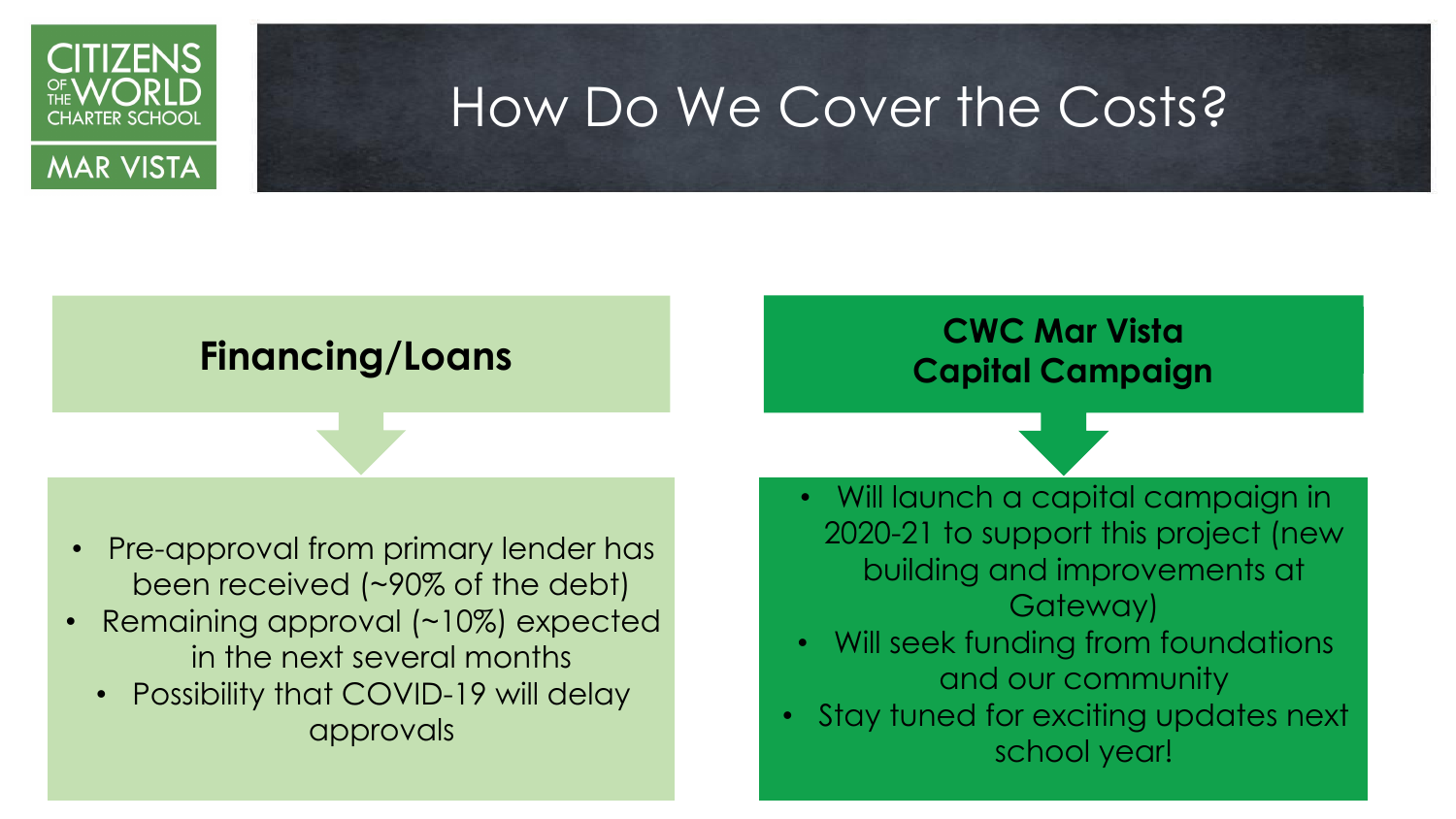

#### Capital Campaign vs.<br>School Rasod Eundraising Capital Campaign vs. School-Based Fundraising

What's the difference between the CWC Mar Vista Capital Campaign & the other fundraising campaigns throughout the year like Annual Family Give & Walk-A-Thon?

#### **CAPITAL CAMPAIGN**

One-time Funding Ask New & Improved Facilities

#### **SCHOOL-BASED FUNDRAISING**

*Annual Family Give, Walk-A-Thon Raffle, Spring Bash & Auction*

**Fundraising from these campaigns/events fund aspects of the CWC Learning Model and include:** Teaching Associates (Smaller Student-Teacher Ratios) Professional Development for Teachers Social + Emotional Development Project-Based Learning Field Trips Spanish Art + Music Diversity + Inclusion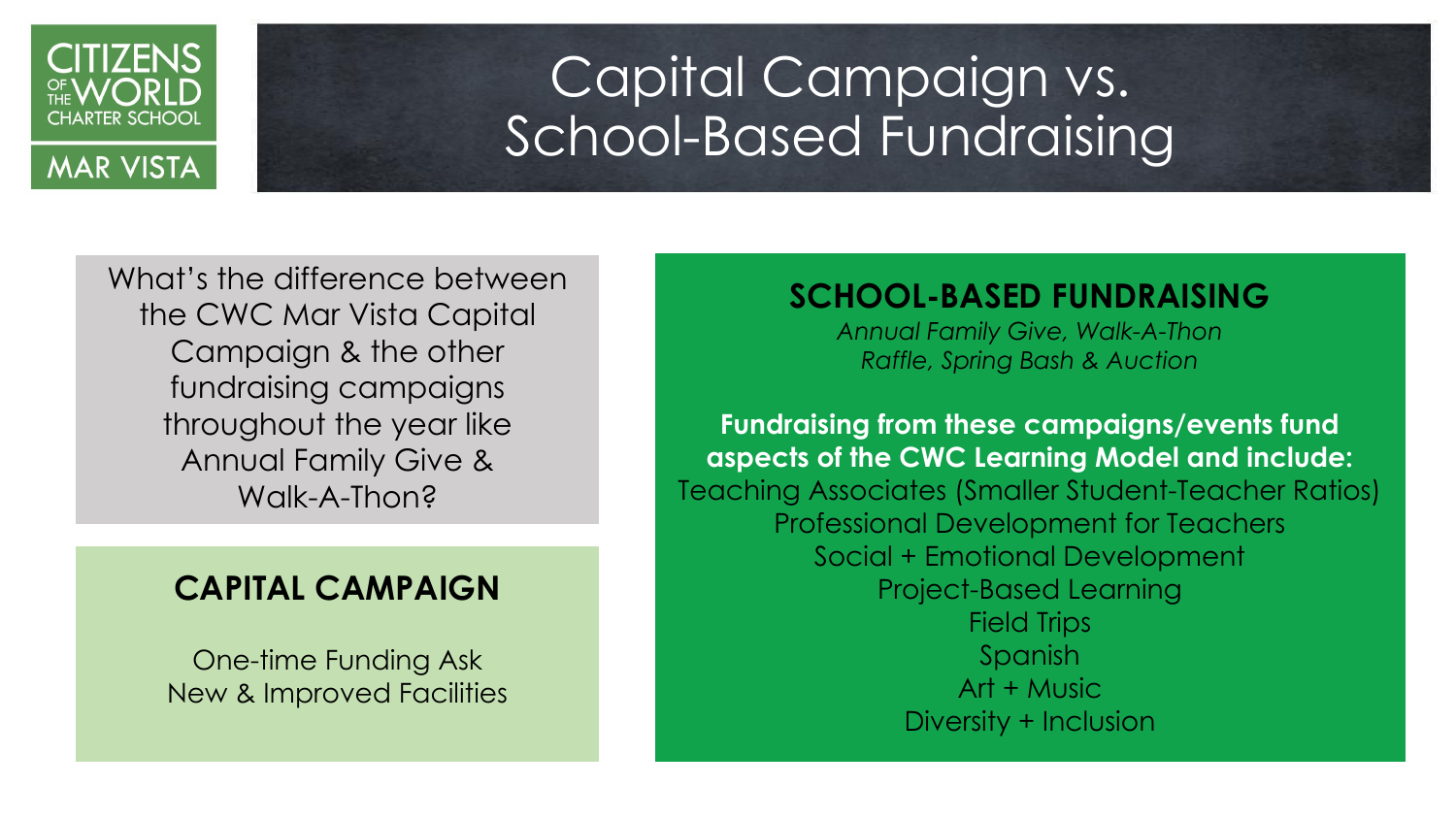

### **Project Timeline**

#### • Finalize design plan

- Secure City approvals
- Secure loans
- Break ground on construction

Spring - Summer 2020

#### Fall 2020 - Spring 2021

- Continue project
- Launch community-wide fundraising campaign

• Complete project

• Complete capital campaign

TBD\*

*Aggressive goal to break ground in June or July 2020, depending on City and loan approvals*

*Goal is to open in August 2021*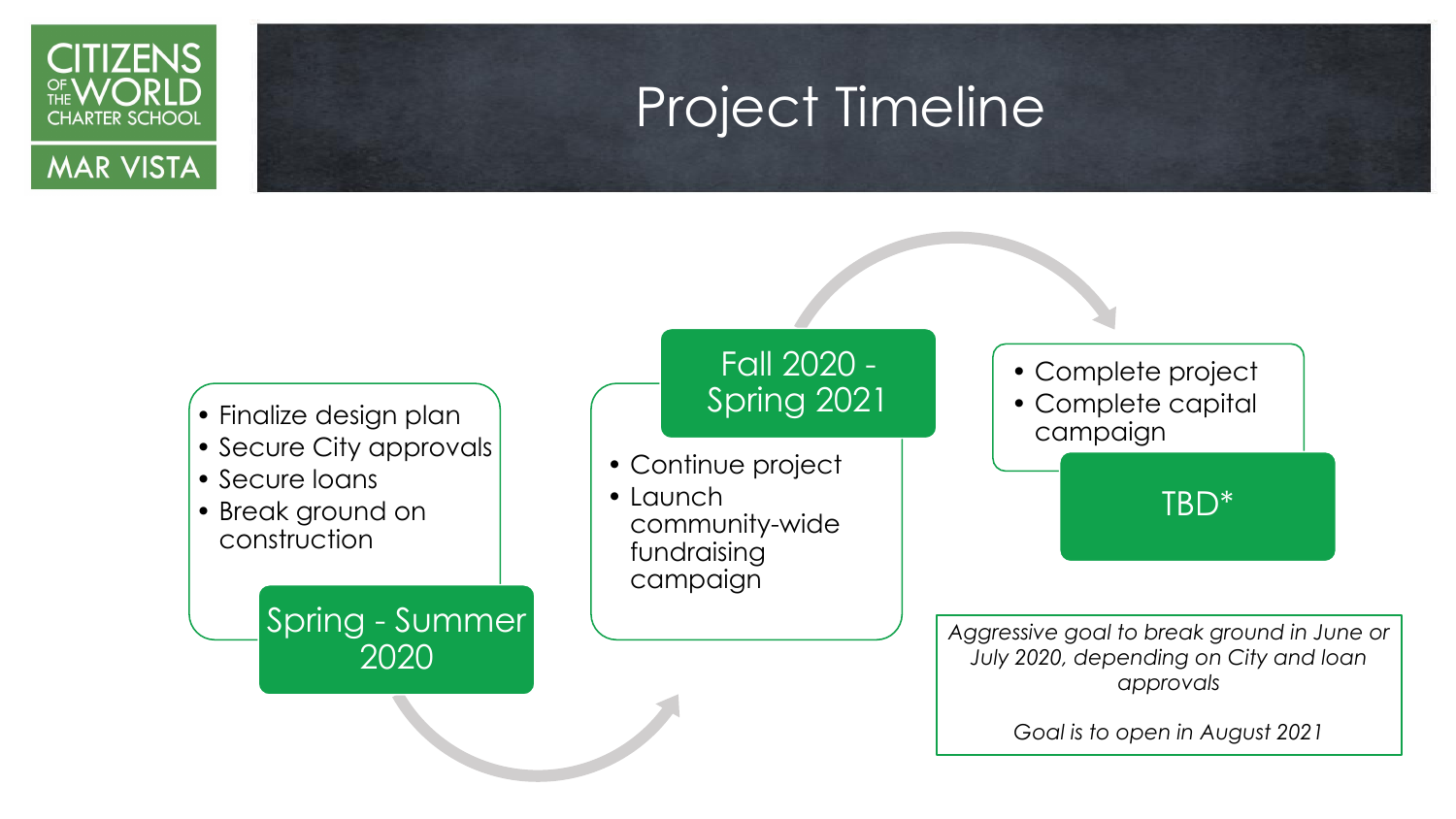